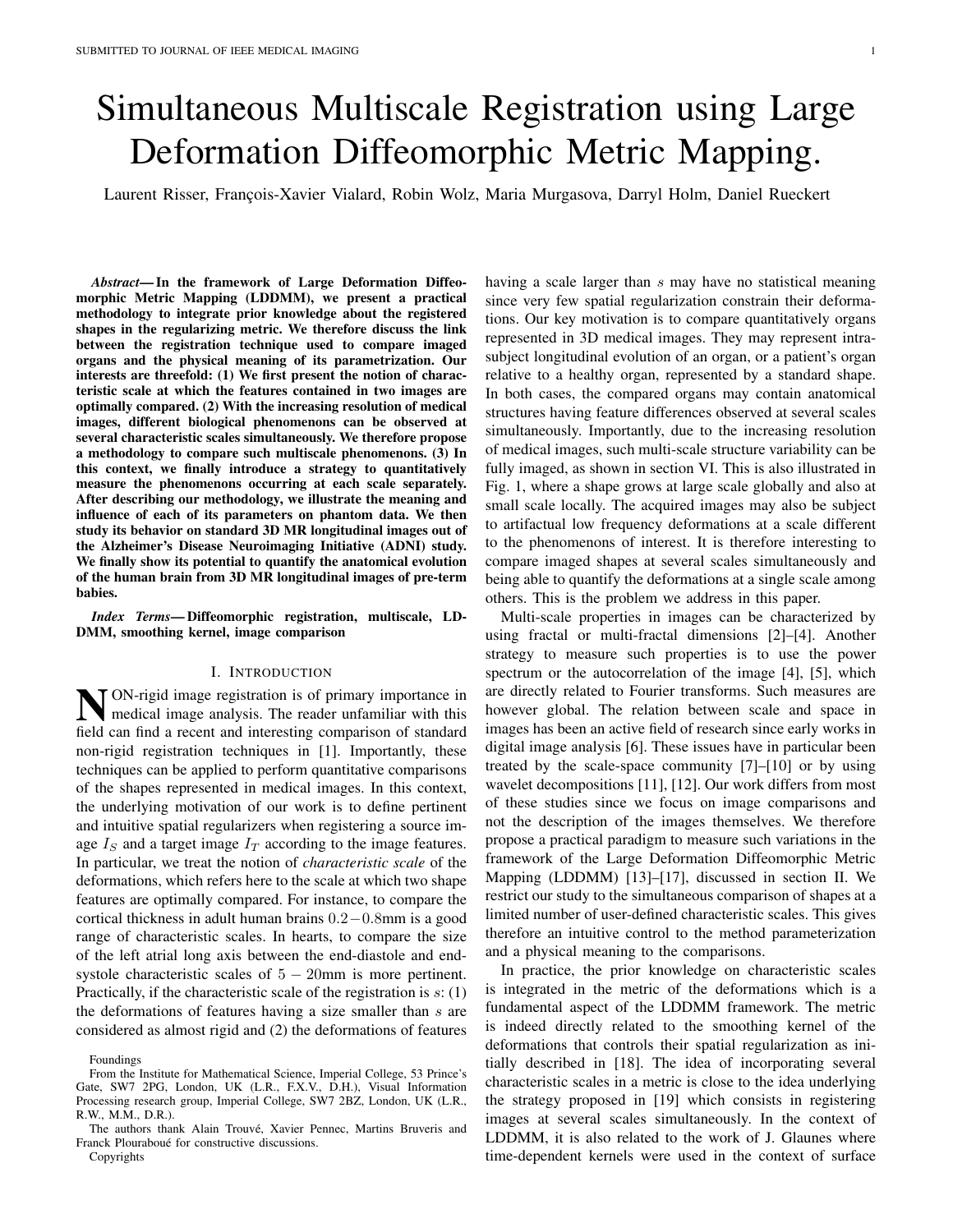registration [20]. Note also that in [21], the authors contributed to the important topic of the choice of the metric: in particular, they introduced polyharmonic clamped-plate splines for the smoothing kernel and advocated their suitability for biological images. Finally, we emphasize that the role of the similarity measure is also another important topic of research. For instance [22], [23] make use of currents for the similarity measure. In this context, it would be worth studying the integration of some characteristic lengths within this similarity measure. Yet, our work is preliminary to such developments [24].



Fig. 1. Comparison of two shapes presenting differences at two characteristic scales simultaneously. At a large scale (scale 1), the shape grows relatively homogeneously while at a smaller scale (scale 2) a cavity locally differentiate the images. The diffeomorphism matching the point  $x<sub>s</sub>$  of the source image to the point  $x_t$  of the target image ideally represents the simultaneous contribution of two clearly identified scales.

The paper is organized as follows. In section II, we present several techniques of diffeomorphic registration and explain our motivations to use the LDDMM formalism. A standard implementation of the LDDMM for 3D images [15] is then presented in section III and its multiscale extension introduced in section IV. In this context, we then propose in section V, a technique to quantify the deformations that occur at only one scale of interest among others from the initial image. These ideas were introduced in [25], [26] but the behavior of the methodology according to its parameters were briefly presented in the previous communications. In order to help the end-user to understand the phenomenons quantified at each scale, we then first propose in section V a new methodology to illustrate the deformations occurring at the different scales separately. In the section VI, we also describe four new tests that clarify the physical interpretation of the parameters and their optimal tuning. Again, it improves the usability of the method for the end-user. In particular, we illustrate the notion of characteristic scale which is at the heart of the paper. We also quantify the ability of our technique to detect feature differences at several scales simultaneously as a function of its parameters. Then, we compare its statistical power with a classical coarse to fine approach with no resampling of the images, on 3D MR images. Finally, we assess its potential to quantify the brain evolution in 3D images of pre-term babies.

## II. CHOICE OF THE DIFFEOMORPHIC REGISTRATION FORMALISM

Diffeomorphic registration has gained a large interest in the last decade. Instead of encoding the deformation from a source image  $I<sub>S</sub>$  to a target image  $I<sub>T</sub>$  in displacement vector fields, it makes use of vector fields assimilated to velocity fields that deform the image points, considered as particles. In this context the deformation flow is the structure encoding the deformations. The benefit of such deformations is that it makes possible invertible large deformations that ensure the preservation of the objects topology. Spatial regularization on the velocity fields also enforces the smoothness of the deformations. Importantly, considering the flow of deformation to compare shapes, instead of the final deformation only, appears as an interesting option for quantitative shape comparisons.

In this paper, we used the Large Deformation Diffeomorphic Metric Mapping (LDDMM) framework [13]–[17] which foundations can be found in [27]. Here, the deformations are encoded in a time-dependent velocity field. A particularity of the LDDMM is that it is designed to estimate geodesics between the source and target images. This means that the optimal flow of deformation is the shortest path between the images according to a regularizing metric. In this case, the optimal path has shooting properties [28] from the velocity field at time 0 that can be used to statistically compare shapes [29]. A practical implementation of the LDDMM framework for image registration has been proposed in [15]. In [30], [31], the approach has been used to measure shape variations between segmented hearts, in order to highlight the structural remodeling of dyssynchronous failing hearts. In [32], [33] the LDDMM has been extended to vector- and tensor-valued images. Finally a symmetric extension has been proposed in [34]. However, although it was designed to allow large deformations, its practical use in real medical images is often limited to relatively small deformations. Note also that although we focus here on volumetric images comparisons most of the applications of the LDDMM framework were done on surfaces, like in [20], [35] for instance.

Alternative approaches have been proposed in the literature: For instance, a symmetric interpretation of [15] using cross correlation to measure the similarity between source and target images was proposed in [36]. This interpretation was used in [37] to measure the cortical grey matter thickness in segmented brain images. Another approach, allowing multimodal registration for atlas creation was proposed in [38]. More recently, [15] has been formulated as an optimal control problem in [39] leading to an improvement of the convergence speed and robustness. Approaches making use of the Navier-Stokes equation, have also been proposed [40], [41]. However, none of these alternatives has been explicitly designed to estimate geodesic transformations.

An important class of diffeomorphic registration techniques has also emerged with [42]. This paper indeed discusses the potential advantage of using exponential maps of constant velocity fields to model diffeomorphic deformations. The key advantage is the ability of exponential maps to model smooth, invertible and large deformations by using far less degrees of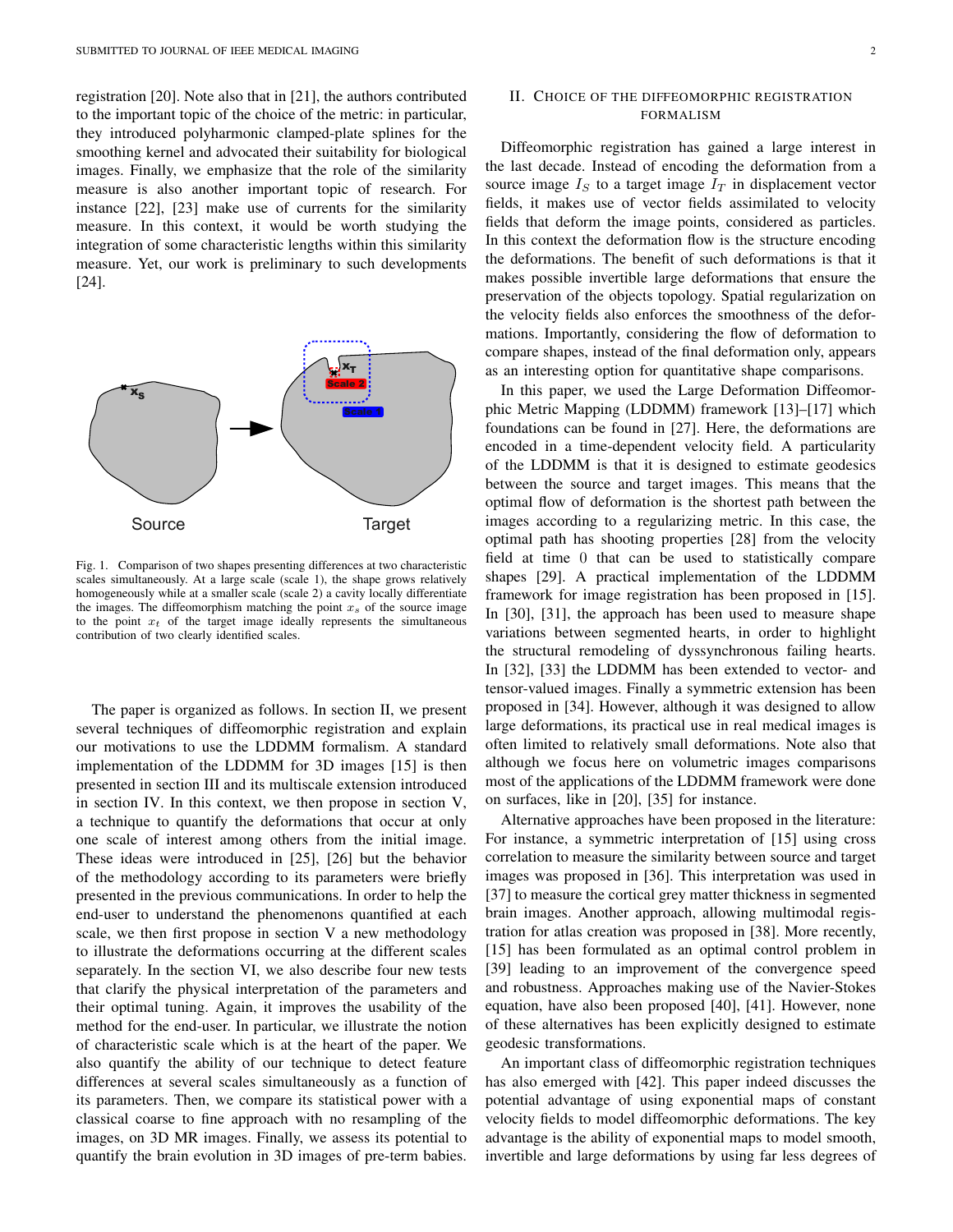freedom than methods based on time-dependent velocity fields. These algorithms are then faster and require less memory than those using time dependent velocity fields. However, finding optimal and meaningful deformations using exponential maps still appears as an open field of research, particularly for large deformations. In [43] the authors use a formulation very similar to [15] but only update the velocity field encoding the flow of deformation at the final time of the deformation. Only relatively small deformations can therefore be estimated. In [44], exponential maps are composed iteratively to update a displacement field in an extension of Thirion's demons algorithm [45]. This leads to the fast estimation of smooth, invertible and potentially large deformations. Interestingly, an extension of this method where the total deformation is encoded in the exponential maps has also been proposed in [46]. Image comparisons can then be performed on the flow of deformation and not the displacement field only. Finally another important technique of diffeomorphic registration using exponential maps was proposed in [47]. Here the spatial regularization of the deformations is addressed in an elastic model. Again, it appears as a good alternative to the LDDMM formalism for many applications but it has not been designed to estimate geodesic transformations and may be limited to estimate large deformations.

Although interesting alternatives to the LDDMM exist, we developed our method using this framework. This is mainly due to its solid mathematical foundations which gives it a high potential to design new registration paradigms with a rich, intuitive and mathematically justified interpretation. It also appears as the most adapted approach to address organ feature comparisons with very large deformations. By discussing the choice of pertinent metrics for problem specific image comparisons, we hope to increase its usability for clinical applications.

## III. LARGE DEFORMATION DIFFEOMORPHIC METRIC MAPPING

#### *A. Standard registration algorithm*

We give here an overview of the standard LDDMM registration algorithm [15]. Let  $I<sub>S</sub>$  be a source image, defined on a spatial domain  $\Omega$ , and registered on a target image  $I_T$ through the time-dependent diffeomorphic transformation  $\phi_t$ of  $\Omega$ ,  $t \in [0, 1]$ . This flow of deformation is defined by a time dependent velocity field  $v_t$ ,  $t \in [0, 1]$  as follows (see also Fig. 2):

$$
\begin{cases} \frac{\partial}{\partial t} \phi_t = v_t(\phi_t), \quad t \in [0, 1], \\ \phi_0 = Id. \end{cases}
$$
 (1)

For notational convenience, we introduce  $\phi_{t,s} \doteq \phi_s \circ \phi_t^{-1}$ . We then use  $I \circ \phi_{t,s}$  to denote the projection at time t of I taken at time s.

The registration problem then consists in finding the time dependent velocity field  $v_t$  that minimizes the sum of a similarity and a deformation energy:

$$
E(v) = \int_0^1 \frac{1}{2} ||v_t||_V^2 dt + \frac{1}{2} ||I_S \circ \phi_1^{-1} - I_T||_{L^2}^2.
$$
 (2)

Fig. 2. Transportation of a point  $x_S$  of a source image  $I_S$  to match the point  $x_T$  of a target image  $I_T$ . The transportation is performed through  $\phi_t$ which is defined by the time dependent velocity field  $v_t$ .

The second term measures the similarity between the deformed source image  $I_S \circ \phi_1^{-1}$  and  $I_T$ . Here, the sum of squared differences between the image intensities is used. The energy of the deformation is computed as a special norm of  $v$ . The velocity field v is assumed to lie in  $L^2([0,1], V)$ , where the Hilbert space  $V$  is expressed by a smooth matrix valued kernel  $K$  describing the velocity fields that can be used for the registration. At time  $t$ , the norm can be computed by  $||v_t||_V^2 = \mathcal{F}(v_t)\mathcal{F}(K)^{-1}, \mathcal{F}(v_t) >_{L^2}$ , where  $\mathcal{F}(.)$  represents a Fourier transform. Even though there is a wide family of available kernels associated with  $V$ , most approaches use Gaussian kernels:

$$
K(x) = (2\pi)^{-d/2} |\Sigma|^{-1/2} \exp\left(-\frac{1}{2}x^T \Sigma^{-1} x\right), \quad (3)
$$

where  $\Sigma$  is the covariance matrix of the Gaussian kernel. In our work, we assume isotropic covariances, *i.e.*  $\Sigma = \sigma Id_{\mathbb{R}^d}$ , where the key parameter  $\sigma$  controls the level of spatial regularization of the deformations. The minimization algorithm is described hereafter. We denote  $J_t^S = I_S \circ \phi_{t,0}, J_t^T = I_T \circ \phi_{t,1}$  and  $|D\phi_{t,1}|$  the Jacobian of  $\phi_{t,1}$  at time t. The minimization of the variational problem of eq. 2 is performed by using a steepest gradient descent approach. This involves the iterative use of the gradient of E in  $L^2([0,1], V)$ ,  $\forall t$ :

$$
\nabla_v E_t = v_t - K \star \left( |D\phi_{t,1}^v| \nabla J_t^S (J_t^S - J_t^T) \right), \tag{4}
$$

where  $\star$  denotes the convolution operator. The velocity field is then updated by computing:

$$
v^{k+1} = v^k - \epsilon \nabla_{v^k_{t_j}} E,\tag{5}
$$

where  $\epsilon$  controls the step size during the gradient descent.

### *B. Extraction of the momentum maps*

After convergence towards the minimum energy, the time dependent diffeomorphism resulting from the algorithm of [15] is a geodesic path in the group of diffeomorphisms for which the associated velocity field satisfies the Euler-Lagrange equation. It has therefore the interesting properties presented in section II which are computed from the initial momentum map  $P_0$ , a 3D scalar field encoding the 3D+t diffeomorphism in association with  $I<sub>S</sub>$  and K. The initial momentum map can be retrieved from the initial velocity field by using  $P_0 =$  $Lv_0$ , where L is the inverse operator of K. In practice, this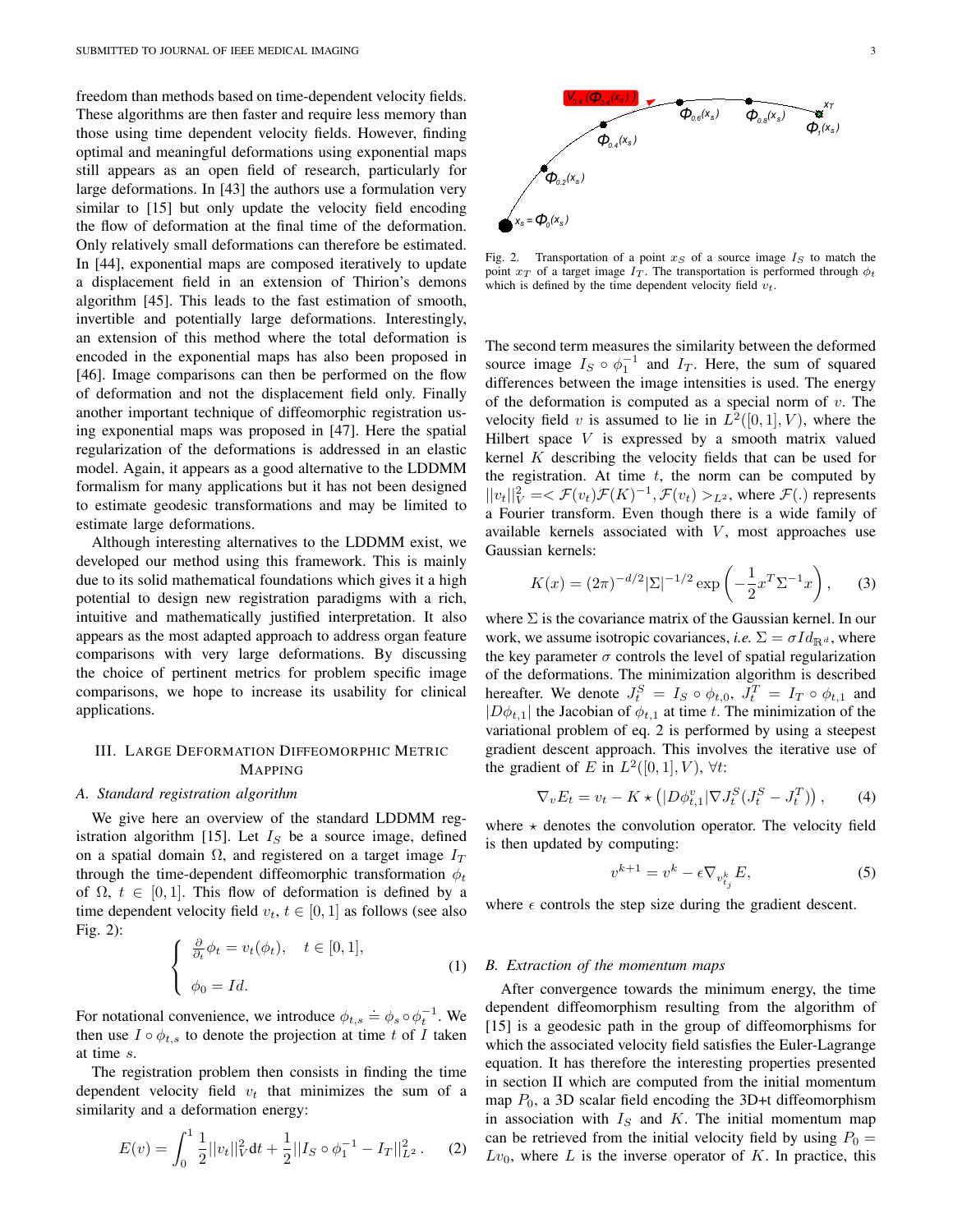calculation can be performed using Fourier transforms  $\mathcal{F}(\cdot)$  as follow:

$$
\mathcal{F}(P_0) = \mathcal{F}(K)^{-1}\mathcal{F}(v_0).
$$

Note that this strategy may be sensitive to approximation errors, so  $P_0$  may also be computed at every step of the gradient descent described in the previous subsection. More details are given in [48].

## IV. FINE AND COARSE LDDMM

#### *A. Introduction*

In section I, we presented the notion of characteristic scale of the deformations that we also justify in the test of subsection VI-B. We also presented that, due to the increasing resolution of medical images, different biological phenomenons, occurring at several scales simultaneously, can be imaged. This opens new questions for the anatomical comparison of such phenomenons. In [25] we discussed that, to compare two images at several scales simultaneously in the LDDMM framework, computing the optimal flow of deformation at a large scale and then improving it at a small scale is not an appropriate strategy. The scale of the comparison is indeed entirely expressed by the metric of the final step of the registration. Hence, we propose a strategy to perform such comparisons with a physical meaning.

#### *B. Registration paradigm*

We define a registration paradigm in which the user empirically defines N characteristic scales  $\sigma_n$  at which the registered shapes have feature variations. This information is then incorporated into the metric underlying the kernel  $K$ presented in section III. Naturally, parameters  $a_n$  modeling the relations between the scales are also defined. If well defined, this incorporated knowledge leads to meaningful statistical comparisons of the images since problem-specific properties are integrated into the metric. Although this flexibility implies the definition of additional parameters, they are limited and can be tuned intuitively.

## *C. Sum of Gaussian kernels*

To simultaneously perform the registration at several scales of interest, we propose to use kernels  $K$  that are the weighted sum of N Gaussian kernels  $K_n$  of different sizes:

$$
K(x) = \sum_{\substack{n=1 \ n \geq 1}}^{N} K_n(x)
$$
  
= 
$$
\sum_{n=1}^{N} a_n (2\pi)^{-3/2} |\Sigma_n|^{-1/2} \exp\left(-\frac{1}{2} x^T \Sigma_n^{-1} x\right),
$$
 (6)

where  $\Sigma_n$  and  $a_n$  are respectively the covariance matrix and the weight of the  $n^{\text{th}}$  Gaussian function. As in eq. 3, each  $\Sigma_n$ is only defined by a characteristic scale  $\sigma_n$ :  $\Sigma_n = \sigma_n Id_{\mathbb{R}^d}$ . Eq. 6 allows to construct a wide range of kernels with several scales of interest while preserving all the promising statistical properties of the LDDMM formalism. The meaning and practical tuning of the weights  $a_n$  is explained in the next subsection.

#### *D. Definition of the weights*

Our fine and coarse registration technique depends on a set of parameters  $a_n$ ,  $n \in [1, N]$  each of them controlling the weight of the deformations at scale  $n$ . A meaningful setting of the weights depends on: *(1) Representation and spatial organization of the structures*: A same structure can be encoded in various ways. For instance, it can be binarized or represented by a range of grey levels. The representation of the structures influences the  $a_n$  due to the similarity metric used in the Eq. 2. Similarly, the size and spatial relations between the structures influence naturally the choice of the an. *(2) Prior knowledge*: Prior knowledge about the amplitude of the structures displacement at each scale  $\sigma_n$ may be incorporated in  $a_n$ .

In [25] we proposed the following strategy to tune the weights  $a_n$ . We model each  $a_n$  as follows:

$$
a_n = a'_n/g(K_n, I_S, I_T),
$$

where  $g(K_n, I_s, I_T)$  represents the typical amplitude of the updates of  $v_t$  in Eq. 8 when registering  $I_S$  to  $I_T$  at scale n. This value depends on the representation of the structures and their spatial organization so it cannot be analytically computed. An empirical technique to tune it is the following: for each  $K_n$ , the value of  $g(K_n, I_s, I_T)$  can be estimated by observing the maximum update of the velocity field  $v$  in a pre-iteration of registration of  $I_S$  on  $I_T$  using only the kernel  $K_n$  with  $a_n =$ 1. The apparent weights  $a'_n, n \in [1, N]$  provide an intuitive control of the amplitude of the displacements. When all values of  $a'_n$  are equal, the deformations of the main structures have a similar amplitude at each scale  $n$ . In practice, that would not be necessarily desired and the  $a'_n$  may then be different. This is explained in subsection VI-C on a synthetic example similar to the one described in Fig. 1. Subsections VI-D and VI-E also present the efficiency of this methodology on 3D medical images.

#### V. SEPARATING THE CONTRIBUTION OF EACH KERNEL

#### *A. Introduction*

In the last section, we proposed a registration paradigm that incorporates scale-related prior knowledge in order to find meaningful diffeomorphisms comparing complex biological shapes. In this section, our goal is to extract, from the optimal diffeomorphism  $\phi$ , descriptors comparing the shapes at each characteristic scale  $n$  separately. For instance, in Fig. 1 the technique of section IV allows the estimation of a smooth diffeomorphism matching the source and target images accurately (see also subsection VI-C). We then aim to quantify the contribution of the scales 1 and 2 in  $\phi$  separately. Importantly, our approach differs from a classical coarse to fine strategy in two ways: (1) We control the relation between different scales through the weights  $a_n$ . (2) More importantly, we quantify the deformations that occur at each single scale n from the source shape directly.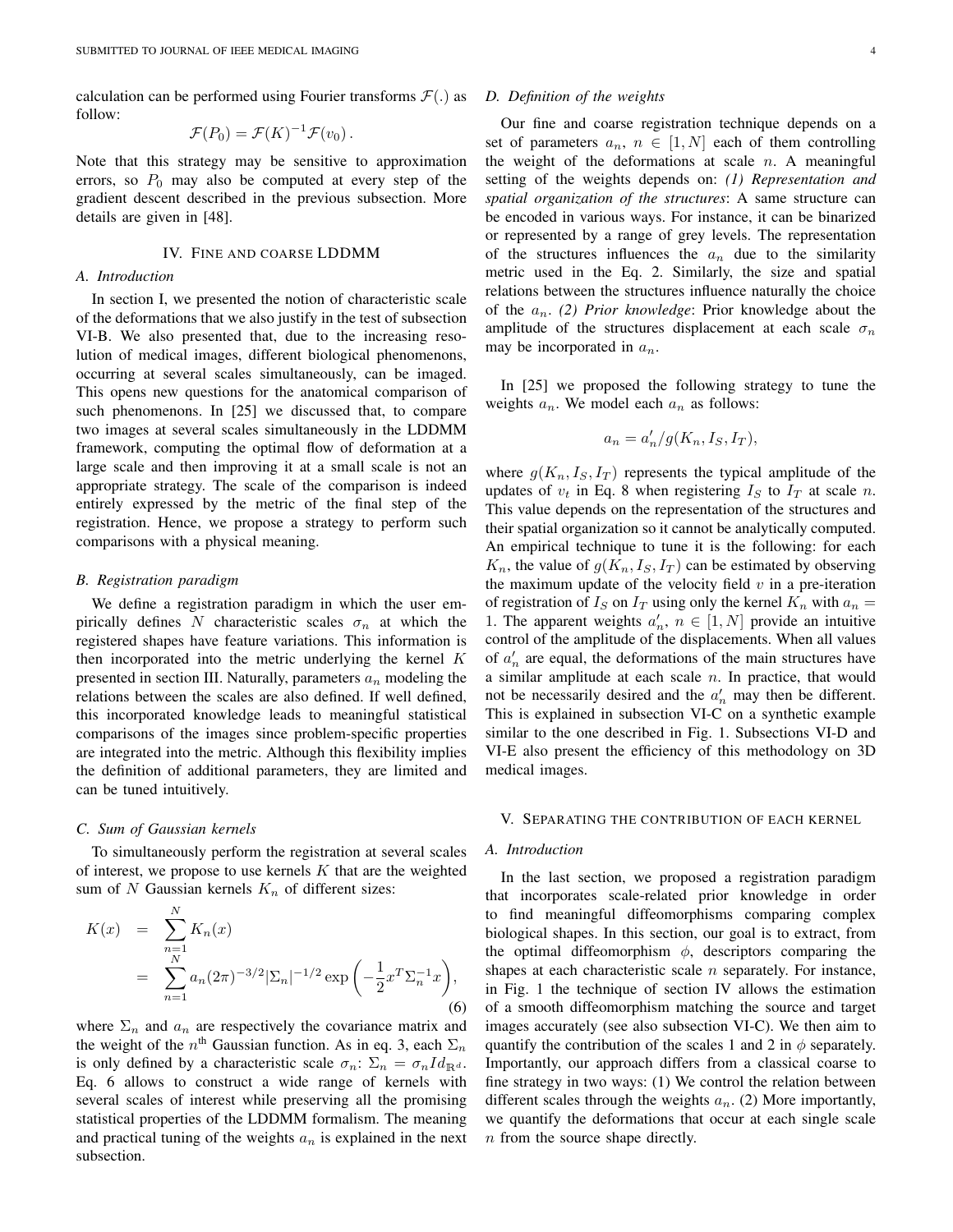#### *B. Optimization scheme*

The formulation of the energy gradient given in Eq. 4, can be re-written to distinguish the contribution of each kernel  $K_n$ in  $\phi$ . We associate a time dependent velocity field  $v_n$  with each kernel  $K_n$ . The energy gradient described in Eq. 4 is now:

$$
\nabla_{v_n} E_t = v_{n,t} - K_n \star \left( |D\phi_{t,1}^v| \nabla J_t^S (J_t^S - J_t^T) \right), \quad \forall n, (7)
$$

and the velocity field update of Eq. 5 becomes:

$$
v_n^{k+1} = v_n^k - \epsilon \nabla_{v_{n,t_j}^k} E, \quad \forall n.
$$
 (8)

Finally, similarly to Eq. 1, the diffeomorphism  $\phi$  is computed by integrating the velocity fields  $v_n$ :

$$
\begin{cases}\n\frac{\partial}{\partial t}\phi_t = \sum_{n=1}^N v_{n,t}(\phi_t), \\
\phi_0 = Id.\n\end{cases}
$$
\n(9)

This formulation of the gradient descent is strictly equivalent to the original one and provides the same deformations. Using equations 7 and 8, the sum of the fields  $v_n$  is indeed equal to the total velocity field:  $v = \sum_{n=1}^{N} v_n$ . These properties are due to the construction of the kernel  $K$  as the sum of the kernels  $K_n$ . A key contribution in this section is the use we make of the velocity fields  $v_n$  as presented below.

#### *C. Scale-dependent amplitude of the deformations*

Our goal here is to quantify and visualize the deformations occurring at a scale of interest  $\sigma_n$  among others from the source image  $I<sub>S</sub>$  directly. This is distinct to classic coarse to fine approaches where  $I<sub>S</sub>$  is deformed first at large scale and then at finer and finer scales to match  $I_T$ . In this case scale-related descriptors comparing the images are indeed sequentially extracted from the successive deformations of  $I<sub>S</sub>$ . To quantify the contribution of each kernel  $K_n$  in  $\phi$  at a point x of  $I<sub>S</sub>$ , we integrate in time the norm of each  $v<sub>n,t</sub>$  separately along the flow of deformation defined by  $\phi_t$ ,  $t \in [0,1]$  as follow:

$$
AOD(x) = \int_0^1 |v_{n,t}(\phi_t \circ x)| \mathrm{d}t,
$$

where AOD refers to the *amplitude of the deformations* along  $\phi_t(x)$ . In a Lagrangian representation of the deformation, *i.e.* by following the motion of each voxel, the AOD at scale  $\sigma_n$  will therefore integrate in time all the contributions of the kernel  $K_n$ . Obviously, using  $v_t$  instead of  $v_{n,t}$  in this equation gives the length of the total deformation from  $x$ . Remark also that the sum of the AOD at all scales of interest may be different to the AOD of the total deformation since the different  $v_{n,t}$  are not necessarily collinear. We show in section VI that the AOD is an interesting descriptor of the local deformations for shapes whose features exist across several scales. We also present in the next subsection a technique to illustrate the phenomenons quantified by the AOD.

#### *D. Scale-dependent deformations of the source image*

Let  $\phi_t^n$  be the time-dependent deformations of  $\Omega$  generated by the kernel  $K_n$  only. It can be computed as follows:

$$
\begin{cases}\n\frac{\partial}{\partial_t} \phi_t^n = v_{n,t}(\phi_t), \quad \forall n \in \{1, \cdots, N\}, \\
\frac{\partial}{\partial_t} \phi_t = \sum_{n=1}^N v_{n,t}(\phi_t) = v_t(\phi_t), \\
\phi_0 = \phi_0^1 = \cdots = \phi_0^N = Id.\n\end{cases}
$$

Importantly, for all  $n$ , the velocity field is not integrated along the path of  $\phi_t^n$  but the path of the general transformation  $\phi_t$ . This formula is similar to the one of the AOD where the vectors  $v_{n,t}$  are integrated instead of their norm. This is illustrated in Fig. 3 where a point x of  $\Omega$  is transported along  $\phi_t^n(x)$  according to the velocity field of  $v_n$  computed along  $\phi_t(x)$ .



Fig. 3. Transportation of a point x along a path  $\phi_t$ ,  $t \in [0, 1]$  (continuous line) computed using the velocity field  $v_t$  (red). The contributions  $v_{1,t}$  (green) and  $v_{2,t}$  (red) are distinguished here and the transportation of x along  $\phi_t^1$  and  $\phi_t^2$  shown (dashed lines).

We emphasize that each  $\phi_t^n$  is not the deformation that would be computed if  $I<sub>S</sub>$  was registered on  $I<sub>T</sub>$  using the kernel  $K_n$  only. For instance, by referring again to Fig. 1, we want  $\phi_t^2$  to reflect the creation of the cavity with a minor influence of the general shape growth. The registration with  $K_2$  only would reflect the creation of the cavity and the general growth simultaneously.

Note also that even tough  $\phi^n$  is smooth, it is not invertible in general. In practice, this property can be quickly checked by computing the determinant of the Jacobians  $det(J)$ . If  $det(J(\phi_t(x))) > 0, \forall x \in \Omega$ , the transformation is invertible. We always observed this property when the the characteristic scale  $\sigma_n$  was larger than the maximal amplitude of the deformations at the smaller scale  $\sigma_{n+1}$ . For example, in Fig. 1, the size of the cavity must be smaller than the characteristic scale  $\sigma_1$ . If this hypothesis is verified, the deformations that occur at scale  $\sigma_n$  therefore transport almost homogeneously those observed at scale  $\sigma_{n+1}$ . Importantly, this property was always respected in the tests of section VI and all the  $\phi^n$  were invertible. To conclude, since the diffeomorphic properties of the deformations  $\phi^n$  are not mathematically ensured, we propose to use them qualitatively only. As shown in section VI they are however a rich complement to illustrate and understand the phenomenons measured quantitatively by the AOD.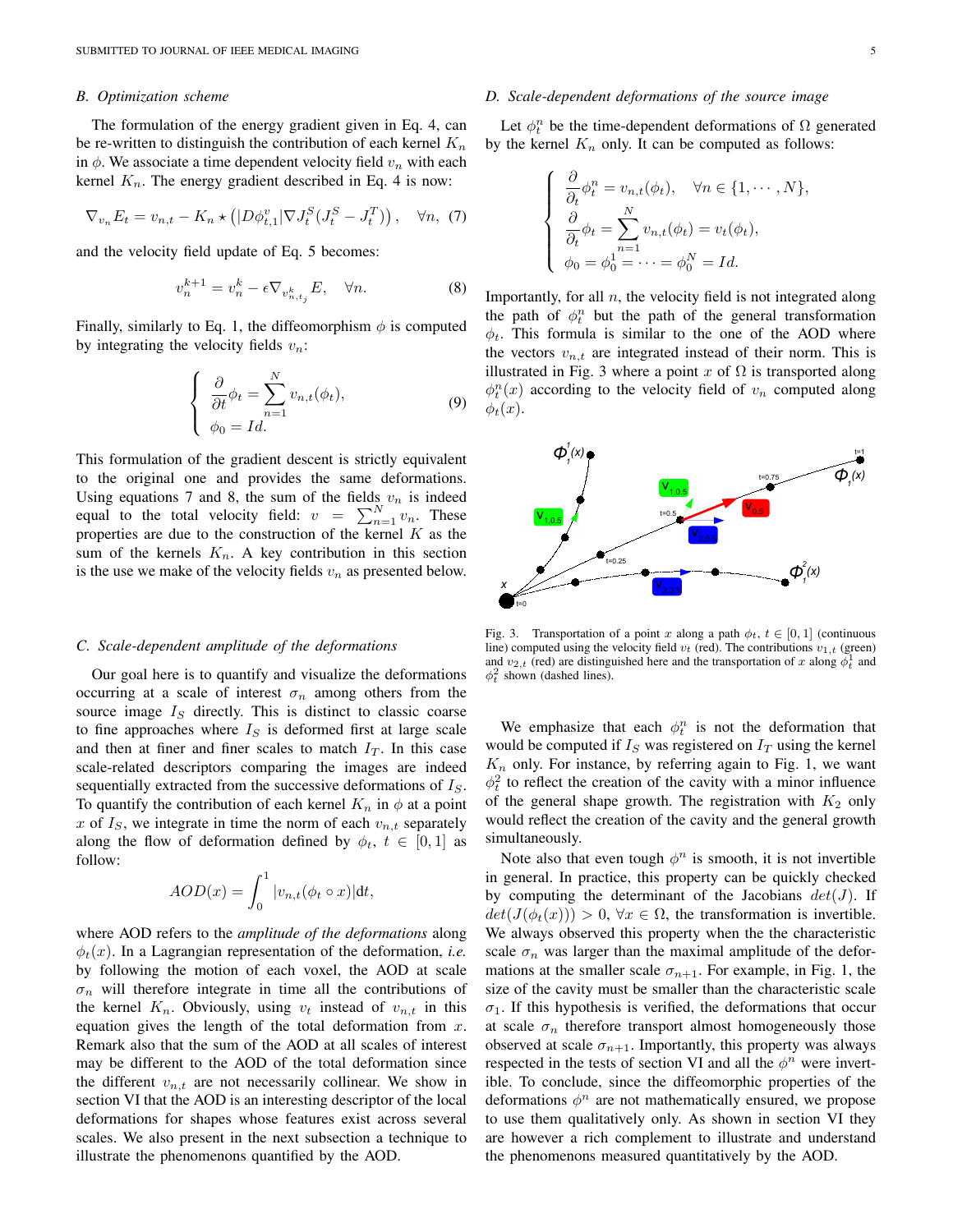

Fig. 4. Registration of the source image  $I_{S,1}$  to the target image  $I_{T,1}$  using isotropic Gaussian kernels of  $\sigma = 3.5$  pixels (top),  $\sigma = 7$  pixels (centre) and  $\sigma = 14$  pixels (bottom). Diffeomorphic transformations of  $I_{S,1}$  are shown at  $t = 0$  (no deformation),  $t = 0.33$ ,  $t = 0.66$  and  $t = 1$  (final deformation), where the red curves represent the shapes surface in  $I_{T,1}$ . On the right, the yellow grids represent uniform grids (step = 2 pixels) deformed at  $t = 1$ .

## VI. TESTS AND DISCUSSION

## *A. Introduction*

Our tests show first the influence of our model parameters. In subsection VI-B, we indeed give an empirical justification to the notion of characteristic scale and the influence of the weights  $a_n$  is discussed in subsection VI-C. We then show the usability and pertinence of using multi-scale kernels in 3D medical image comparisons through two examples. In subsection VI-D, our approach is quantitatively compared to a more classical coarse to fine strategy on standard 3D images out of the Alzheimer's Disease Neuroimaging Initiative (ADNI). We then use our method to measure the brain folding in MR cortical images of pre-term babies in subsection VI-E.

#### *B. Characteristic scale of the deformations*

In this section, we give an empirical and intuitive justification of the notion of characteristic scale. It is based on the test illustrated in Fig. 4: A source image  $I_{S,1}$  is registered on a target image  $I_{T,1}$ . Both contain a large disc (radius = 7 pixels) that is translated to the right from  $I_{S,1}$  to  $I_{T,1}$ . A smaller disc (radius  $= 2$  pixels) is also relatively close to the large one in  $I_{S,1}$  and remains at the same location in  $I_{T,1}$ . To compare  $I_{S,1}$  and  $I_{T,1}$ , we then use three different isotropic Gaussian kernels referred here by  $K_{3.5}$ ,  $K_7$  and  $K_{14}$  with  $\sigma = \{3.5, 7, 14\}$  voxels respectively.

In all cases, the matching of the large disc between  $I_{S,1} \circ \phi_1^{-1}$ and  $I_{T,1}$  is good, with slightly better results using  $K_{3.5}$  than  $K_7$  and  $K_{14}$ . Similarly, it appears that the higher  $\sigma$ , the higher the perturbation due to the registration of the large disc on the small disc. Indeed, the small disc is not deformed by using  $K_{3.5}$  while it is slightly modified by using  $K_7$  and strongly perturbed by using  $K_{14}$ . Following this observation, small

kernels would be the best choice. However, this observation is counterbalanced by another one, observed in the deformation grids at  $t = 1$ . We described the deformation of the large circle from  $I_{S,1}$  to  $I_{T,1}$  as a translation and would ideally observe an almost rigid flow of deformation between these shapes. The grid deformed using  $K_{3,5}$  between these shapes is strongly curved and is therefore far to represent an homogeneous translation. Quantitative comparisons performed using this deformation have not therefore the desired physical meaning. The deformations estimated using  $K_7$  and  $K_{14}$  are not either exact translations but are clearly less curved. We conclude that among  $K_{3,5}$ ,  $K_7$  and  $K_{14}$ ,  $K_7$  represents the best balance between too few spatial regularization, leading to meaningless statistics, and too much spatial regularization perturbing the neighborhood of the structures of interest. In this example, we therefore consider 7 pixels, the size of  $\sigma$ , as a good characteristic scale. Note finally that non-Gaussian kernels could lead to better results in this particular example but for the sake of generality and simplicity, we restrict our study to isotropic Gaussian kernels.

## *C. Influence of the weights*

In this second test, we present the influence of the weight when  $K$  is the sum of several kernels. Like in the example given in Fig. 1, the differences between the source image  $I_{S,2}$ and the target image  $I_{T,2}$  are observed at two different scales simultaneously. At a large scale the radius of the disc in  $I_{S,2}$ grows by 4 pixels to match the one in  $I_{T,2}$ . At small scale, a small cavity of 5 pixels depth is also created in the disc of  $I_{T,2}$ . We build the kernel  $K$  as the sum of two isotropic Gaussian kernels  $K_1$  and  $K_2$  where  $\sigma_1 = 10$  pixels and  $\sigma_2 = 1$  pixels. The weights  $a_1$  and  $a_2$  are estimated using the technique of subsection IV-D, *i.e.*  $a_1 = a'_1/g(K_1, I_{S,2}, I_{T,2})$  and  $a_2 =$  $a'_2/g(K_2, I_{S,2}, I_{T,2})$ , where the values of g are automatically estimated. To present the influence of the apparent weights  $a'_1$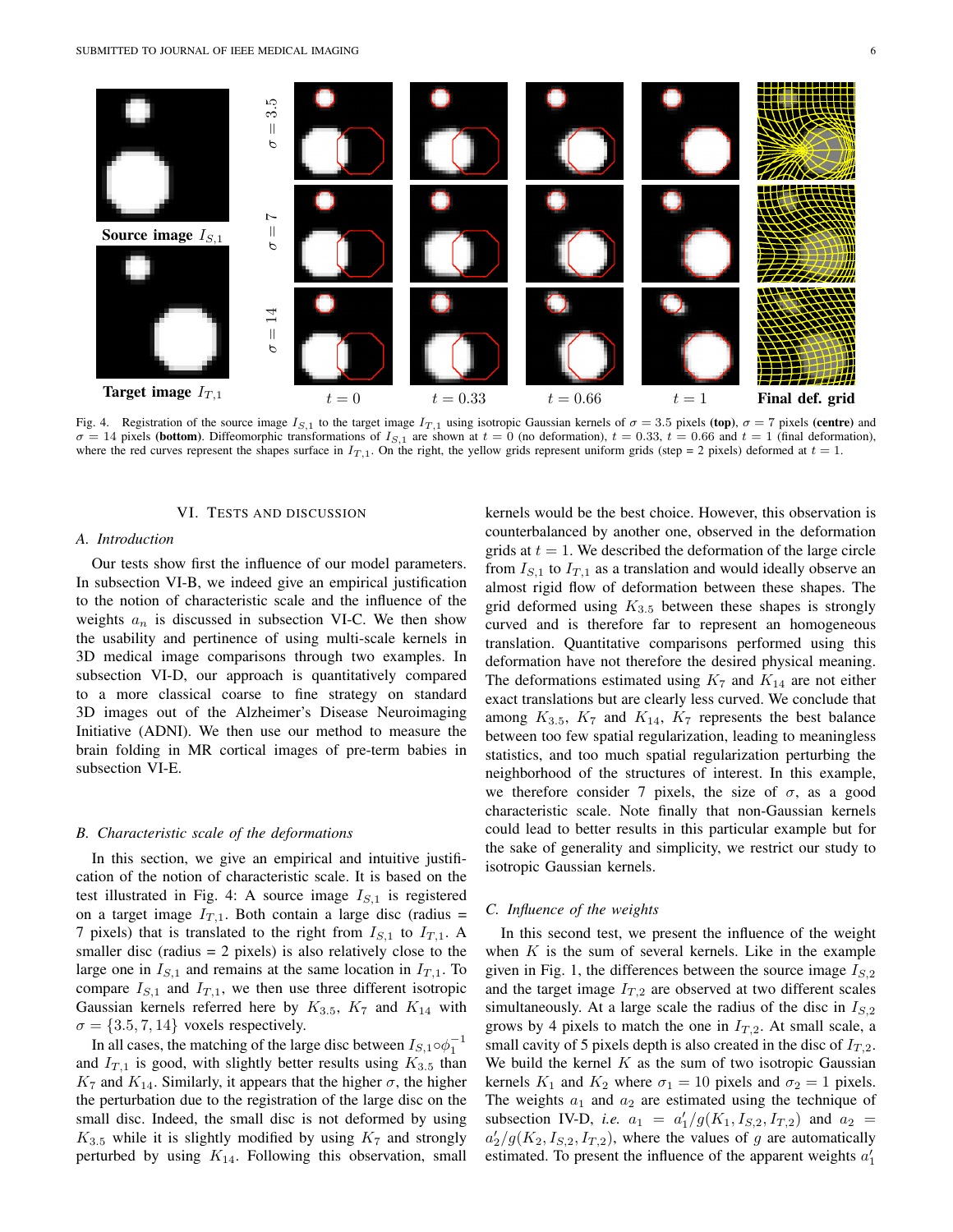

Fig. 5. Registration of the source image  $I_{S,2}$  to the target image  $I_{T,2}$  using the sum of isotropic Gaussian kernels  $K_1$  and  $K_2$  with  $\sigma_1 = 10$  pixels and  $\sigma_2 = 1$  pixel as kernel K. The results obtained using the apparent weights  $a'_1 = a'_2$  (left) and  $a'_1 = 8a'_2$  (right) are distinguished. We also distinguish the total deformation (top) and the contribution of  $K_1$  (centre) and  $K_2$  (bottom). In every distinguished case, we show the final deformation (left) and the amplitude of deformations (AOD) (right). For all AOD, black is a deformation of 0 pixels and white a deformation of 5 pixels. The blue curves represent the surface in  $I_{S,2}$  and the red curves the surface in  $I_{T,2}$ .

and  $a'_2$ , we show in Fig. 5 the results obtained using  $a'_1 = a'_2$ and  $a'_1 = 8a'_2$ . We present the total deformation due to K and the contributions of  $K_1$  and  $K_2$  distinguished using the technique of section V. Ideally, we would like to detect the radius growth at large scale only and the cavity deepening at small scale only. We then also present in Fig. 6 these estimated lengths compared with the expected ones as a function of  $a'_1/a'_2.$ 



Fig. 6. Percentage of expected estimation of the disc radius growth (red continuous curve) and the cavity deepening (blue dashed curve), from  $I_{S,2}$ to  $I_{T,2}$ , as a function of the ratio of the apparent weights  $a'_1$  and  $a'_2$ . Results are given in percentage.

By observing the results of Fig. 5 and 6, three different behaviors of the algorithm can be distinguished as a function of  $a'_1/a'_2$ : (1) For  $a'_1/a'_2 < 3$  the matching of  $I_{S,2} \circ \phi_1^{-1}$  on  $I_{T,2}$  is very accurate. This makes sense since the weight on the small scale  $\sigma_2$  is clearly expressed in K. However the contribution of each scale separately is not as desired. The large scale  $\sigma_1$  does not indeed express significantly the general disc growth  $(< 80\%)$ . This can be observed in Fig. 5 where the general growth of the disc is clearly observed at large and small scale simultaneously when  $a'_1 = a'_2$ . As a result, the cavity deepening is not properly measured at small scale since this estimation is partially biased by the disc growth that, ideally, should not be detected at this scale. (2) For  $3 \le$  $a'_1/a'_2 < 11$  the matching of  $I_{S,2} \circ \phi_1^{-1}$  on  $I_{T,2}$  is still very accurate. Moreover there is enough weight on the large scale to distinguish it from the influence of the small scale when estimating the general growth of the shape. In Fig. 6 we can observe that more than 80% of the general growth of the shape is detected at large scale. In Fig. 5 almost all the general shape growth is observed at large scale when  $a'_1 = 8a'_2$ . The estimation of the cavity deepening has therefore about 90% of accuracy compared with ideal results. (3) For  $11 \le a'_1/a'_2$ the separation of the large and small scales is clear. The disc growth at large scale is indeed estimated with more than 95% of accuracy. However the weight on the small scales is not large enough to match properly the shape details. The cavity deepening is therefore poorly estimated.

Our tests show that satisfactory results, *i.e.* more than 80% of accuracy compared with the expected results, are obtained for a large range of ratios:  $3 \leq a'_1/a'_2 < 11$ . For such configurations the deformations observed at large and the small simultaneously are then well separated. Note that the optimal separation is observed here for  $a'_1 = 5a'_2$ , with more than 90% of accuracy at both scales compared with our expectations. Importantly, we used a logarithmic scale on the  $a'_1/a'_2$  axis of Fig. 6 and the curves are relatively smooth. This means that the results are stable for similar apparent weights. Additionally, note that the estimation of the cavity deepening would have been improved by using larger values of  $\sigma_1$ . Indeed, the higher  $\sigma_1$ , the smallest its ability to detect local phenomenons.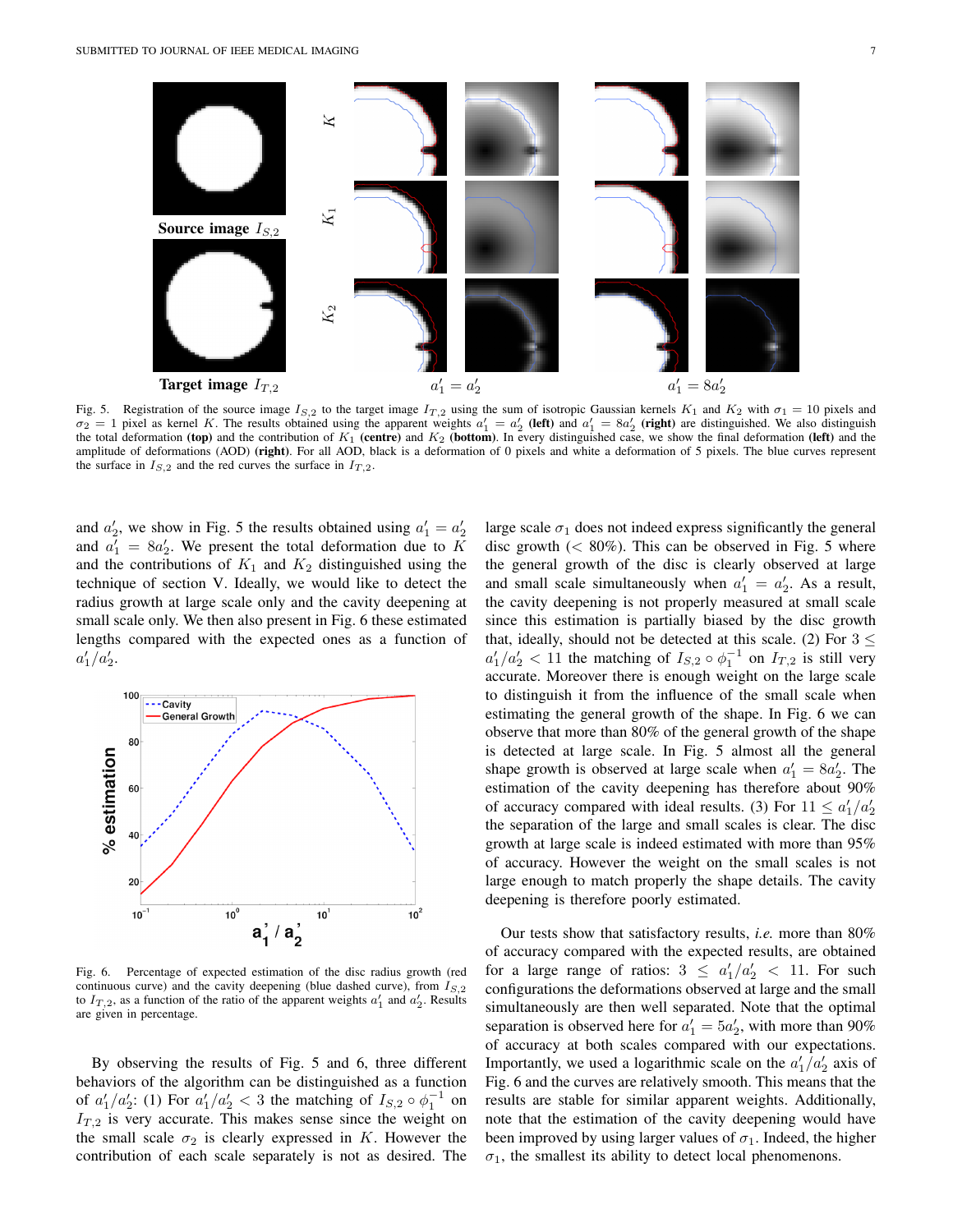

Fig. 7. Registration of the 3D MR source image  $I_{5,3}$  (baseline) to the target image  $I_{T,3}$  (follow-up) using several strategies. The blue curve represents the baseline hippocampal surface. (Top) Transformations of  $I_{S,3}$  are shown at  $t = 0$  (no deformation),  $t = 0.5$  and  $t = 1$  (final deformation) using the strategy  $S G K_1$ . The deformation grid at  $t = 1$  with 1 mm of step size is presented on the right. (Bottom) Amplitude of the deformation flow using the strategies SK2, SK1, LSK1 and SGK21. The brighter a point the larger the path of the deformation. The grey levels are linearly sampled between 0.2 and 1.2mm.

It is interesting to remark that the separation of phenomenons observed at different scales, performed here simultaneously, is classically done sequentially in coarse to fine techniques. Moreover, for any ratio  $a'_1/a'_2$ , the expected global growth and local deepening were simultaneously measured with more than 95% of accuracy. It is then natural to wonder what would be the behavior of a sequential approach for this kind of task. Obviously, the deformations at large scale would be perturbed by those at small scale and then those at small scale biased by the lack of accuracy of the deformation at large scale. The issues are then similar. To clarify this point, we then compare in the next subsection the statistical power of our coarse and fine registration technique with a coarse to fine one on standard 3D MR images to distinguish two groups of imaged organs.

## *D. Quantitative assessment on MR images*

Our aim here is to assess, in MR images, the ability of our method to detect deformations at a scale of interest when other deformations also occur at a larger scale of interest. To do so, we downloaded 60 MR brain image pairs taken at baseline and after 24 months follow-up from the Alzheimer's Disease Neuroimaging Initiative (ADNI) study [49]. A total of 30 image pairs were acquired from patients with Alzheimer's disease (AD) and 30 others from healthy age-matched controls (CN). All T1-weighted 1.5T MR-images were pre-processed using the standard ADNI pipeline. Then, we compared the statistical power of several strategies to discriminate (AD) and (CN) by measuring the atrophy of the hippocampus.

First, we distinguished two strategies to linearly align the baseline and follow-up images:  $(S_1)$  All images were aligned with the MNI152 brain template using affine registration.  $(S_2)$  Each follow-up image was aligned with the corresponding baseline image using affine registration. The alignment between the baseline and follow-up images is clearly more accurate using  $(S_2)$  than  $(S_1)$ . The image pairs aligned using  $(S_2)$  almost only present differences due to the atrophy of the tissues, while those aligned using  $(S_1)$  also present differences due to an inaccurate linear alignment.

#### TABLE I

P-VALUES OF MANN-WHITNEY TESTS DISCRIMINATING AD AND CN USING AVERAGE AND MAXIMAL AOD IN EACH SUBJECT HIPPOCAMPAL SURFACE. THE LOWER THE P-VALUE, THE CLEARER THE DISTINCTION.

|                   | Max AOD |       |           | Average AOD |       |           |
|-------------------|---------|-------|-----------|-------------|-------|-----------|
|                   | a. AD   | a. CN | P-val.    | a. AD       | a. CN | P-val.    |
| SK <sub>2</sub>   | 1.1     | 0.66  | 3.5e-07   | 0.46        | 0.22  | 1.6e-08   |
| SK <sub>1</sub>   | 1.1     | 0.74  | $2.5e-06$ | 0.48        | 0.26  | $1.2e-06$ |
| LSK <sub>1</sub>  | 0.96    | 0.48  | 1.1e-07   | 0.32        | 0.15  | $2.2e-07$ |
| SGK2 <sub>1</sub> | 0.98    | 0.53  | 7.9e-09   | 0.34        | 0.17  | $3.2e-09$ |

Either for  $(S_1)$  and  $(S_2)$ , we then extracted regions of interest of  $128<sup>3</sup>$  voxels around the hippocampus in all images. For  $(S_1)$ , we then registered all the baseline and follow-up images using several strategies:  $(SK_1)$  Using directly a small characteristic scale  $\sigma_2 = 1.5$ mm adapted to the measure of the hippocampal atrophy. (LSK<sub>1</sub>) Using the same characteristic scale  $\sigma_2$ , but after a first step of registration at large scale. The optimal deformations at large scale were obtained using  $\sigma_1 = 15$ mm and were composed with those at small scale so that the baseline images are only resampled one time to match the follow-up images (cf. [50]). This strategy corresponds to a coarse to fine approach.  $(SGK_1)$  Using directly the sum of two kernels of characteristic scales  $\sigma_1 = 15$ mm and  $\sigma_2 = 1.5$ mm with apparent weights  $a'_2 = 7a'_1$  and the average  $g_1$  and  $g_2$ in the 60 image pairs.  $(SGK2<sub>1</sub>)$  Using the same kernel as in  $(SGK<sub>1</sub>)$  and isolating the contribution of the kernel at small scale. For  $(S_2)$ , we finally registered the images by using only (SK<sub>2</sub>) the small kernel of characteristic size  $\sigma_2 = 1.5$ mm. Typical results are illustrated in Fig. 7.

We compared the hippocampal temporal changes using several descriptors by automatically segmenting the hippocampus in all baseline images and transforming these volumes using the flow of deformations resulting from the registration of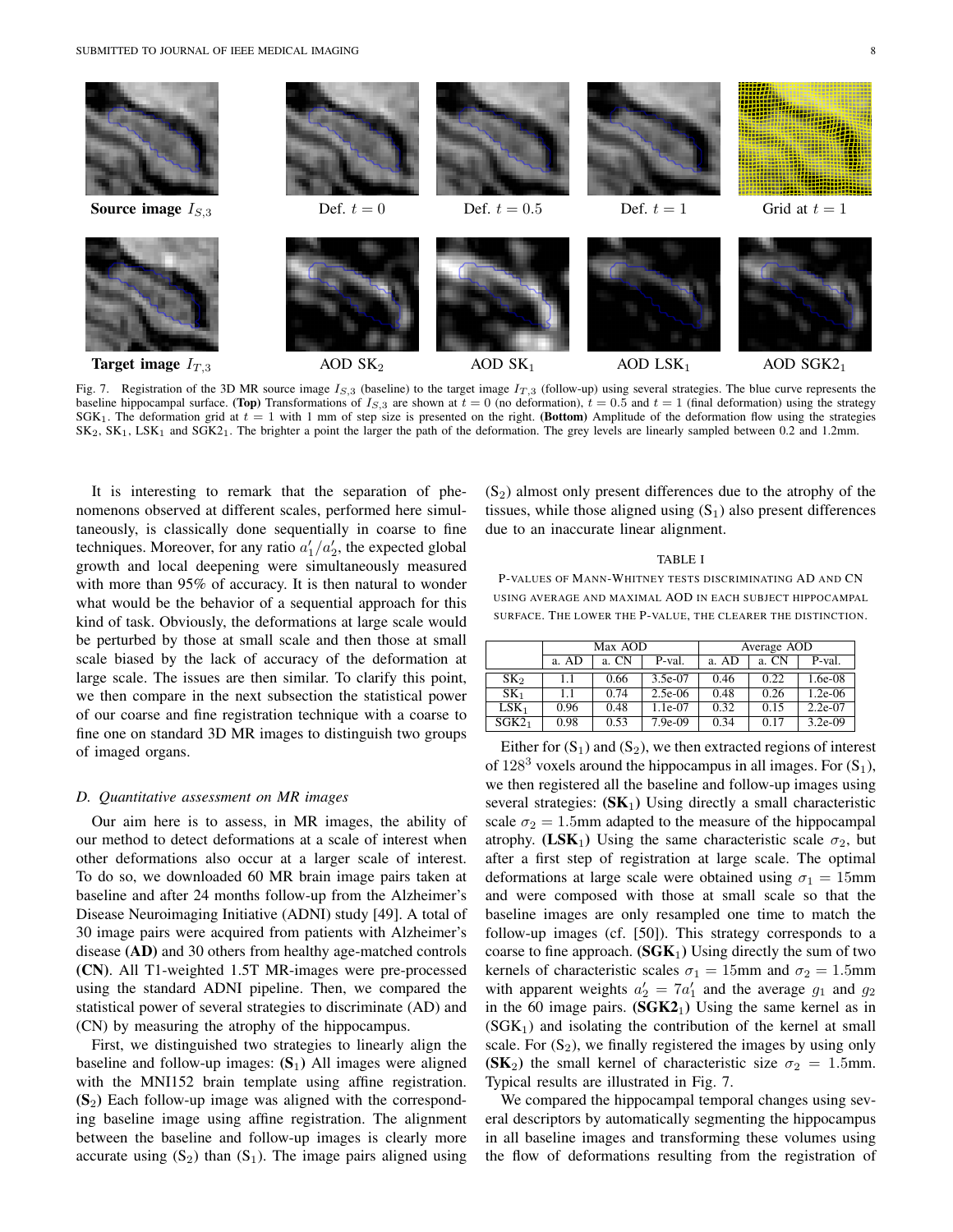the grey level images. We measured the amplitude of the deformation (AOD) from each point  $x$  of the baseline images. For each subject, we therefore computed the average and maximum AOD from the hippocampal surface. These values, averaged in the groups AD and CN are given in millimeters in the (a. AD) and (a. CN) columns of table I. Group-dependent P-values of non-parametric Mann-Whitney tests between the groups AD and CN, which measure the discriminative power of each descriptor, were then computed. Note that prior to these tests, the AOD have been non-dimensionalized by the cubic root of the hippocampal volume at the baseline to remove a part of the bias due to inter-subject variations. Results are presented in the (P-val.) columns of table I.

The P-values show first that the statistical power is higher using  $(SK_2)$  than  $(SK_1)$ . This makes sense since the deformations at small scale are not biased by the deformations at large scale. Obviously, the methods  $(LSK_1)$  and  $(SGK_2)$ quantifying the deformations at a scale among others are more powerful than  $(SK_1)$  which measures deformations at all scales simultaneously. Interestingly, they also provide better distinctions than  $(SK_2)$ , except for  $(LSK_1)$  with the average AOD. The key result is that  $(SGK2<sub>1</sub>)$  has a better discriminative power than  $(LSK<sub>1</sub>)$  here. When comparing two shapes having feature differences at several scales simultaneously, it therefore appears that taking into account all feature differences simultaneously with a proper model is a serious alternative to a sequential approach. Additionally, this test shows that using a common value of  $q$  for images representing the same organ, pre-treated with the same pipeline and compared using the same kernel can lead to good results. Our strategy to tune the weight can then be used for an atlas creation or multiple comparisons by systematically using the same characteristic scales  $\sigma_n$  with the same weights  $a_n$  computed with a typical value of  $q$  for the compared images. Finally, our results also highlights the good behavior of our technique to extract the information at a scale of interest among others in nonsegmented 3D MR images.

## *E. Measure of cortical folding*

We apply now our technique to the longitudinal estimation of the early brain development out of 3D MR brain images. Our goal is to show the usability and potential of our algorithm on these images, so we limit our study to the comparison of two brains of 36.00 and 42.14 weeks of gestational age out of the same preterm infant. The images were acquired at the Hammersmith Hospital London (UK) with a spatial resolution of 0.85mm. Bias field correction was first performed using N3 [51] and the images were linearly aligned. Finally, in order to extract the brain grey matter, probabilistic segmentation of this structure was performed using the method of [52]. Our image comparisons focus on the extracted grey matter in the images referred by  $I_{S,4}$  and  $I_{T,4}$  in Fig. 8.

When comparing these images, we aim to quantify the growth of local structures like the sulci. The influence of the skull growth, expressed by a general growth of the brain, is

Src image  $I_{S,4}$  (3D) Src image  $I_{S,4}$  Trg image  $I_{T,4}$ 



Fig. 8. (Top) Source image  $I_{S,4}$  (centre) and target image  $I_{T,4}$  (right). The region of interest on which the results are presented in this figure and Fig. 9 is shown in the red square on the left image. (Bottom) Initial momentum maps  $P_0$  estimated using  $SK_3$ ,  $LK_3$  and  $SGK_3$ .

also observed at a larger scale. It is then interesting to take into account feature differences at two scales simultaneously when quantifying the brain growth. Here, we used two characteristic scales: a large one ( $\sigma_1 = 20$ mm) and a small one ( $\sigma_2 = 1.5$ mm). We then registered  $I_{S,4}$  onto  $I_{T,4}$  using the large kernel  $\sigma_1$  only (LK<sub>3</sub>), the small kernel  $\sigma_2$  only (SK<sub>3</sub>) and the sum of the kernels  $\sigma_1$  and  $\sigma_2$  with  $a'_1 = 8a'_2$ (SGK<sub>3</sub>). The estimated initial momentum maps  $P_0$  are first presented in Fig. 8. The final deformations of  $I_{S,4}$  and the corresponding deformed grids are then presented with the amplitude of the deformation (AOD) from each point of  $I_{S,4}$  in Fig. 9. Interestingly, for (SGK<sub>3</sub>), we also separated the contribution of the large and small kernels. In Fig. 9  $(SGK1<sub>3</sub>)$  and  $(SGK2<sub>3</sub>)$  therefore refer to the contribution of the large and small kernel respectively. Importantly, although the results are presented in a 2D slice, all comparisons were performed in 3D. The shape is then transformed in the 2D ROI but also across slices. This can be particularly noticed when observing carefully the deformed grids. Note finally that in the figures, the blue and red curves represent the surface of the grey matter in  $I_{S,4}$  and  $I_{T,4}$  respectively.

As presented in Fig. 9, the matching of the grey matter is accurate using  $(SK_3)$  and  $(SGK_3)$  while it is not the case using  $(LK_3)$ . The deformation grids however highlight that the transformation estimated using  $(SGK_3)$  is clearly more regular than using  $(SK_3)$ . Indeed,  $(SGK_3)$  registers properly feature differences observed at small scale but also those observed at large scale contrary to  $(SK_3)$ . The deformation computed using  $(SGK_3)$  looks therefore more plausible.

In addition, the initial momentum maps of  $(SGK_3)$  and  $(LK_3)$ in Fig. 8 are more spatially regularized that the one of  $(SK_3)$ . The initial momentum map of  $(SGK_3)$  is also more contrasted than the one of  $(LK_3)$ . The interpretation of these results is particularly complex and will be addressed in future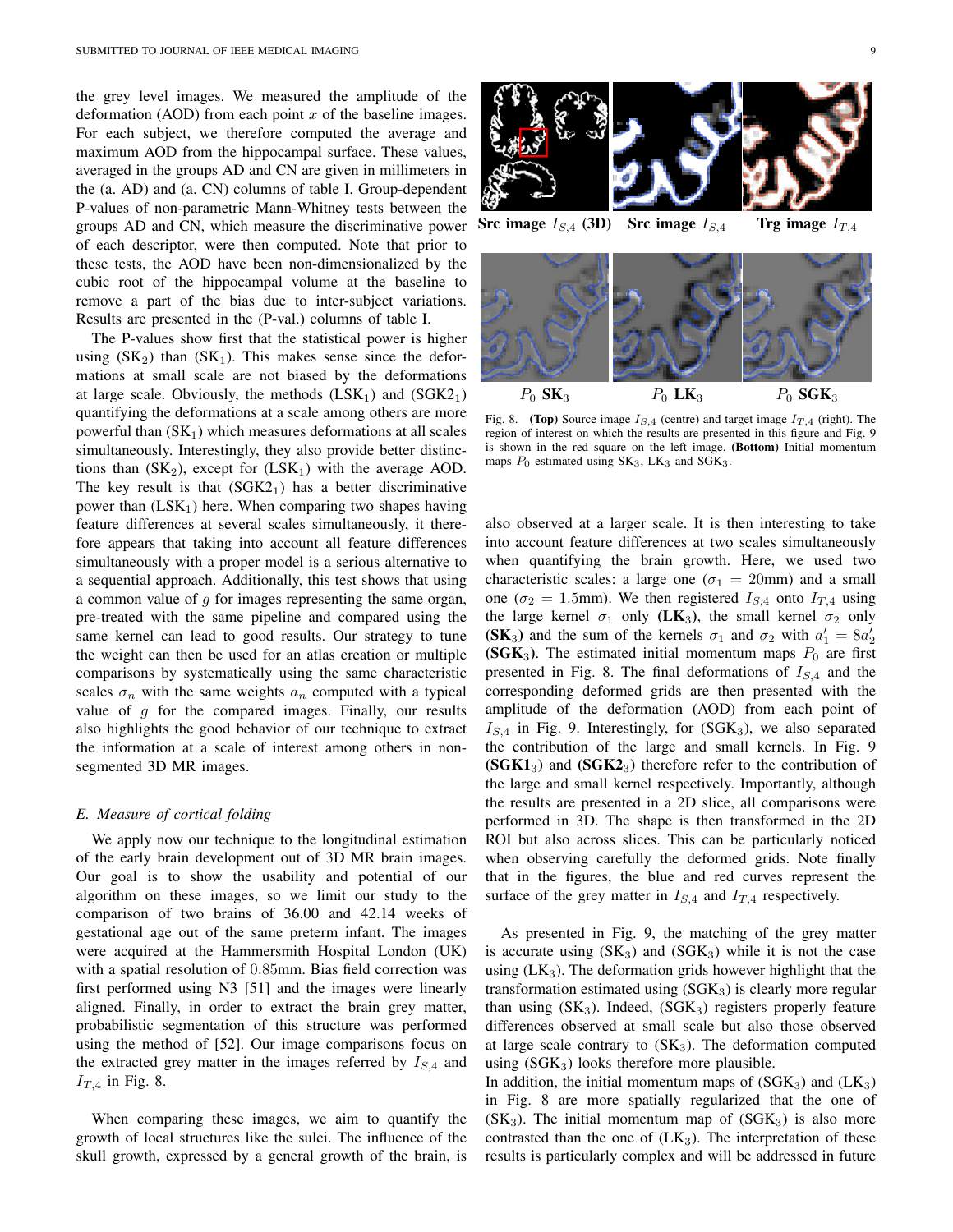

Fig. 9. (Top) Deformation of the source image  $I_{S,4}$  on the target image  $I_{T,4}$  at  $t = 1$  using SK<sub>3</sub>, LK<sub>3</sub>, SGK<sub>3</sub>, SGK<sub>13</sub>, and SGK<sub>23</sub>. (Center) Homogeneous grid deformed using the transformation of  $I_{S,4}$  to  $I_{T,4}$  at t=1 using the corresponding kernels. The initial grid has 1.5 mm of step size. (Bottom) Amplitude of the deformation (AOD) along the path of each voxel between t=0 and t=1 using the corresponding kernels. The grey levels are linearly sampled between 0 mm (black) and 3mm (white).

 $\mathbf{SK}_3$   $\mathbf{LK}_3$   $\mathbf{SGK}_3$   $\mathbf{SGK1}_3$   $\mathbf{SGK2}_3$ 

communications.

By observing the AOD in Figs. 9, the strategy  $(SGK2<sub>3</sub>)$ appears as the best to quantify the growth of local structures like the sulci.  $(SK_3)$  and  $(SGK_3)$  indeed measure the deformations at small and large scale simultaneously while  $(SGK2<sub>3</sub>)$ measures deformations at small scale with a minor influence of those observed at larger scale. Note that these deformations are quantified in millimeters, so their interpretation is natural even for a non-specialist. Remark finally that, even if the deformation (SGK2<sub>3</sub>) of  $I_{S,4}$  is only used qualitatively, it appears as a good complement to the AOD to interpret the results.

## VII. CONCLUSION

In this paper, we have presented a practical and intuitive paradigm to integrate prior knowledge in the comparison of images having feature variations at one or several identified scales of interest. The user indeed defines a given number of scale of interest  $\sigma_n$  in millimeters and an automatic procedure helps him to tune the weights  $a_n$  associated with each  $\sigma_n$ . This approach is of particular interest in medical imaging since due to the increasing resolution of images, physiological phenomena occurring at several scales are more and more commonly observed. We have implemented our strategy in the context of LDDMM for 3D medical images to take advantage of the mathematical potential of this formalism, by including the prior knowledge in the deformation metric. In practice we

have simply defined the kernels  $K$  associated to the metric as the sum of isotropic Gaussian kernel  $K_n$ , each Gaussian being parametrized by the standard deviation  $\sigma_n$  assimilated to a scale of interest. Interestingly, this strategy may also be developed in other fluid registration techniques by using similar smoothing kernels. Our tests have shown that this method estimates natural-looking deformations when registering images presenting feature variations at different scales simultaneously and preserves the mathematical properties of the LDDMM.

In addition, we have developed a strategy to extract quantitative information comparing the images at a given scale of interest among others. When comparing two images, all the pre-defined scales of interest are registered simultaneously and the amplitude of the deformations occurring at each scale are then quantified separately. It appears as an interesting alternative to classical coarse to fine approaches which register sequentially the images at large scale first and then at finer and finer scale. As shown in our tests, when the metric pertinently models the compared data, our method may indeed have a better statistical power than a coarse to fine technique to discriminate two image datasets with feature differences at a scale of interest among others. Interestingly, we have also developed a technique to illustrate qualitatively the meaning of the scale-dependent amplitude of deformations, by deforming the initial image at the corresponding scale of interest only. Note that the scale-dependent amplitudes of the deformations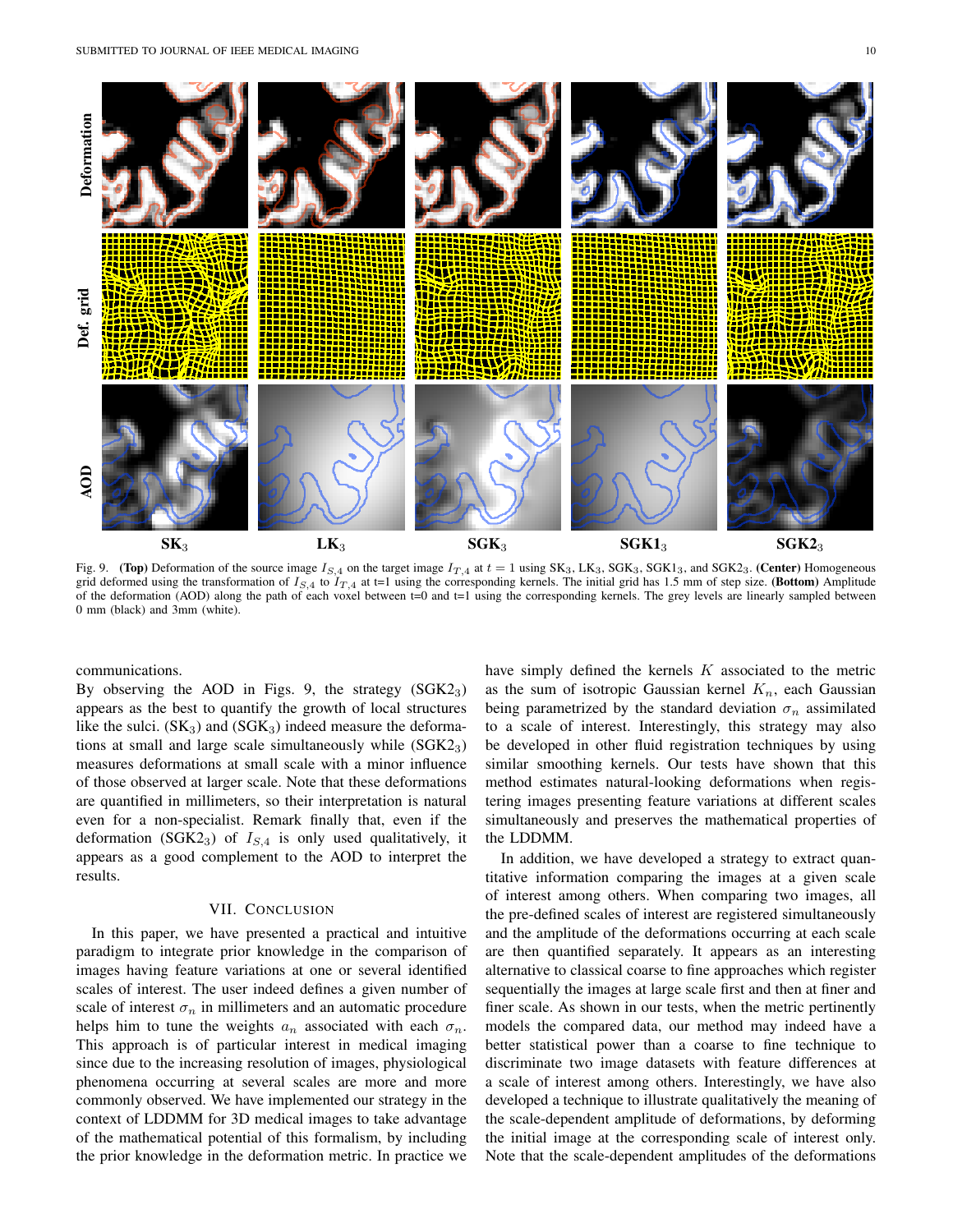are expressed locally and in millimeters. The end-user can therefore interpret intuitively the results.

Future work will first consist in the validation of a multiresolution approach, where the not only the scale of the kernel but also the image resolution will be treated. This will improve the time of computations, especially when registering large 3D images. More applications of our technique will also be carried out on MR cerebral images as well as on CT cardiac images. In particular, we will develop similarity metrics that are more adapted than the sum of square differences to treat the complex volumetric images observed in medical imaging, as initiated in [24]. In addition, making usable quantitatively and not only qualitatively the deformations representing the contribution of a kernel at a particular scale of interest will also be carried out. Developing the mathematical link between our method and [53] may be interesting for this purpose. Our work has finally two main methodological perspectives. The first one is to evaluate optimal parameterizations to perform inferential statistics in problem specific applications from large datasets. The second one is to develop and evaluate another formulation of the registration algorithm which works on the initial momentum maps directly. It would therefore strongly reduce the degrees of freedom of the problem and ensures geodesic properties of the deformations even before the convergence.

#### **REFERENCES**

- [1] A. Klein, J. Andersson, B. A. Ardekani, J. Ashburner, B. Avants, M.- C. Chiang, G. E. Christensen, D. L. Collins, J. Gee, and P. Hellier, "Evaluation of 14 nonlinear deformation algorithms applied to human brain mri registration," *NeuroImage*, vol. 46, no. 3, pp. 786–802, July 2009.
- [2] J. Feder, *Fractals*. NY Plenum Press, 1988.
- [3] J. Gazit, D. Berk, M. Leunig, L. Baxter, and R. Jain, "Scale invariant behavior and vascular network formation in normal and tumor tissue. *Physical Review Letters*, vol. 75, pp. 2428–2431, 1995.
- [4] L. Risser, F. Plouraboué, A. Steyer, P. Cloetens, G. Le Duc, and C. Fonta, "From homogeneous to fractal normal and tumorous micro-vascular networks in the brain," *Journal of Cerebral Blood Flow and Metabolism*, vol. 27, pp. 293–303, 2007.
- [5] M. Sonka, V. Hlavac, and R. Boyle, *Image Processing, Analysis and Machine Vision*. Chapman and Hall, 1993.
- [6] D. Marr, *Vision*. W. H. Freeman, 1982.
- [7] P. J. Burt and E. H. Adelson, "The laplacian pyramid as a compact image code," *IEEE Transactions on communications*, vol. 31, no. 4, pp. 532–540, 1983.
- [8] T. Lindeberg, *Scale-Space Theory in Computer Vision*. Kluwer Academic Publishers, 1994.
- [9] J. Sporring, M. Nielsen, L. Florack, and P. Johansen, *Gaussian Scale-Space Theory*. Kluwer Academic Publishers, 1997.
- [10] P. Perona and J. Malik, "Scale-space and edge detection using anisotropic diffusion," *IEEE Transactions on Pattern Analysis and Machine Intelligence*, vol. 12, no. 7, pp. 629–639, 1990.
- [11] S. Mallat, "A theory for multiresolution signal decomposition: The wavelet representation," *IEEE Transactions on Pattern Analysis and Machine Intelligence*, vol. 11, no. 7, pp. 674–693, 1989.
- [12] ——, *A Wavelet Tour of Signal Processing, Second Edition*. Academic Press Inc, 1999.
- [13] M. Miller and L. Younes, "Group actions, homeomorphisms, and matching: A general framework," *International Journal of Computer Vision*, vol. 41, no. 1-2, pp. 61–84, 2001.
- [14] A. Trouvé and L. Younes, "Metamorphoses through lie group action," *Foundations of Computational Mathematics*, vol. 5, no. 2, pp. 173–198, 2005.
- [15] F. M. Beg, M. I. Miller, A. Trouvé, and L. Younes, "Computing large deformation metric mappings via geodesic flows of diffeomorphisms," *International Journal of Computer Vision*, vol. 61, no. 2, pp. 139–157, February 2005.
- [16] L. Younes, A. Qiu, R. L. Winslow, and M. I. Miller, "Transport of relational structures in groups of diffeomorphisms," *Journal of Mathematical Imaging and Vision*, vol. 32, pp. 41–56, 2008.
- [17] Y. L, A. F, and M. MI., "Evolutions equations in computational anatomy," *Neuroimage*, Nov. 2008.
- [18] M. I. Miller, A. Trouvé, and L. Younes, "On the metrics and Euler-Lagrange Equations of Computational Anatomy." *Annual Review of Biomedical Engineering*, vol. 4, pp. 375–405, 2002.
- [19] E. Haber and J. Modersitzki, "Cofir: coarse and fine image registration," *SIAM Real-Time PDE-Constrained Optimization*, pp. 37–49, 2007.
- [20] J. Glaunes, "Transport par difféomorphismes de points, de mesures et de courants pour la comparaison de formes et l'anatomie numerique." ´ Ph.D. dissertation, Université Paris 13, 2005.
- [21] S. Marsland and C. J. Twining, "Constructing Diffeomorphic Representations for the Groupwise Analysis of Nonrigid Registrations of Medical Images." *IEEE Transactions on Medical Imaging*, vol. 23, pp. 1006– 1020, 2004.
- [22] S. Durrleman, X. Pennec, A. Trouvé, P. Thompson, and A. Ayache, "Inferring Brain Variability from Diffeomorphic Deformations of Currents: an integrative approach." *Medical Image Analysis*, vol. 12, pp. 626–637, 2008.
- [23] S. Durrleman, X. Pennec, A. Trouvé, and A. Ayache, "Statistical Models of Sets of Curves and Surfaces based on Currents." *Medical Image Analysis*, vol. 13, pp. 793–808, 2009.
- [24] D. Zhang, L. Risser, F. X. Vialard, O. Friman, L. Neefjes, N. Mollet, W. Niessen, and D. Rueckert, "Coronary motion estimation using probability atlas and diffeomorphic registration from cta." in *International Workshop on Medical Imaging and Augmented Reality (MIAR), Beijing - Lecture Notes in Computer Science*, 2010.
- [25] L. Risser, F. X. Vialard, M. Murgasova, D. Holm, and R. D., "Large diffeomorphic registration using fine and coarse strategies. application to the brain growth characterization." in *International Workshop on Biomedical Image Registration (WBIR), Lübeck - Lecture Notes in Computer Science*, vol. 6204, 2010, pp. 186–197.
- [26] L. Risser, F. X. Vialard, R. Wolz, D. Holm, and D. Rueckert, "Simultaneous fine and coarse diffeomorphic registration: Application to the atrophy measurement in alzheimer's disease." in *International Conference on Medical Image Computing and Computer Assisted Intervention (MICCAI), Beijing - Lecture Notes in Computer Science*, 2010.
- [27] P. Dupuis, U. Grenander, and M. I. Miller, "Variational problems on flows of diffeomorphisms for image matching," *Q. Appl. Math.*, vol. LVI, no. 3, pp. 587–600, 1998.
- [28] M. Miller, A. Trouvé, and L. Younes, "Geodesic shooting for computational anatomy," *J. Math. Imaging Vis.*, vol. 24, no. 2, pp. 209–228, 2006.
- [29] M. Vaillant, M. Miller, A. Trouvé, and L. Younes, "Statistics on diffeomorphisms via tangent space representations," *Neuroimage*, vol. 23, no. S1, pp. S161–S169, 2004.
- [30] M. F. Beg, P. A. Helm, E. McVeigh, M. I. Miller, , and R. L. Winslow, "Computational cardiac anatomy using mri," *Magnetic Resonance in Medecine*, vol. 52, no. 5, pp. 1167–1174, 2004.
- [31] P. Helm, L. Younes, M. Beg, D. Ennis, C. Leclercq, O. Faris, E. McVeigh, D. Kass, M. Miller, and R. Winslow, "Evidence of structural remodeling in the dyssynchronous failing heart," *Circulation Research*, vol. 98, pp. 125–132, 2006.
- [32] Y. Cao, M. I. Miller, R. L. Winslow, and L. Younes, "Large deformation diffeomorphic metric mapping of vector fields," *IEEE Trans. Med. Imaging*, vol. 24, no. 9, pp. 1216–1230, 2005.
- [33] Y. Cao, M. I. Miller, S. Mori, R. L. Winslow, and L. Younes, "Diffeomorphic matching of diffusion tensor images," in *CVPRW '06: Proceedings of the 2006 Conference on Computer Vision and Pattern Recognition Workshop*, 2006, p. 67.
- [34] M. Beg and A. Khan, "Symmetric data attachment terms for large deformation image registration," *Medical Imaging, IEEE Transactions on*, vol. 26, no. 9, pp. 1179–1189, 2007.
- [35] G. Auzias, J. Glaunès, O. Colliot, M. Perrot, J.-F. Mangin, A. Trouvé, and S. Baillet, "Disco: a coherent diffeomorphic framework for brain registration under exhaustive sulcal constraints." in *International Conference on Medical Image Computing and Computer Assisted Intervention (MICCAI)*, 2009.
- [36] B. B. Avants, C. L. Epstein, M. Grossman, and J. C. Gee, "Symmetric diffeomorphic image registration with cross-correlation: Evaluating automated labeling of elderly and neurodegenerative brain," *Medical Image Analysis*, vol. 12, pp. 26–41, 2008.
- [37] S. R. Das, B. B. Avants, M. Grossman, and J. C. Gee, "Registration based cortical thickness measurement," *NeuroImage*, vol. 45, pp. 867– 879, 2009.